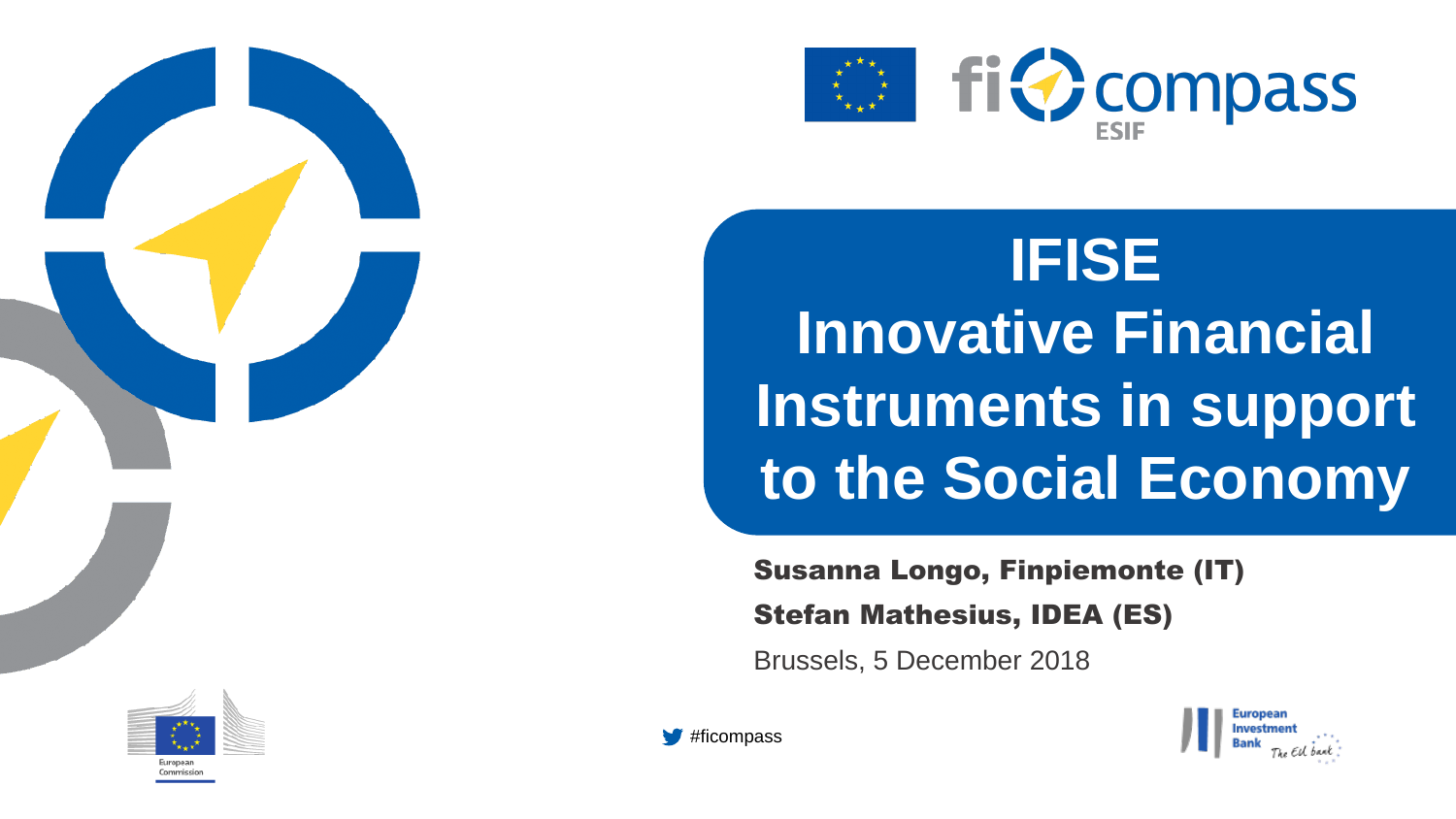

## AGENDA

**Description and objectives of the IFISE project** ▶ Focus and core activities **Implementation phases and timeline** Status quo and first outcomes





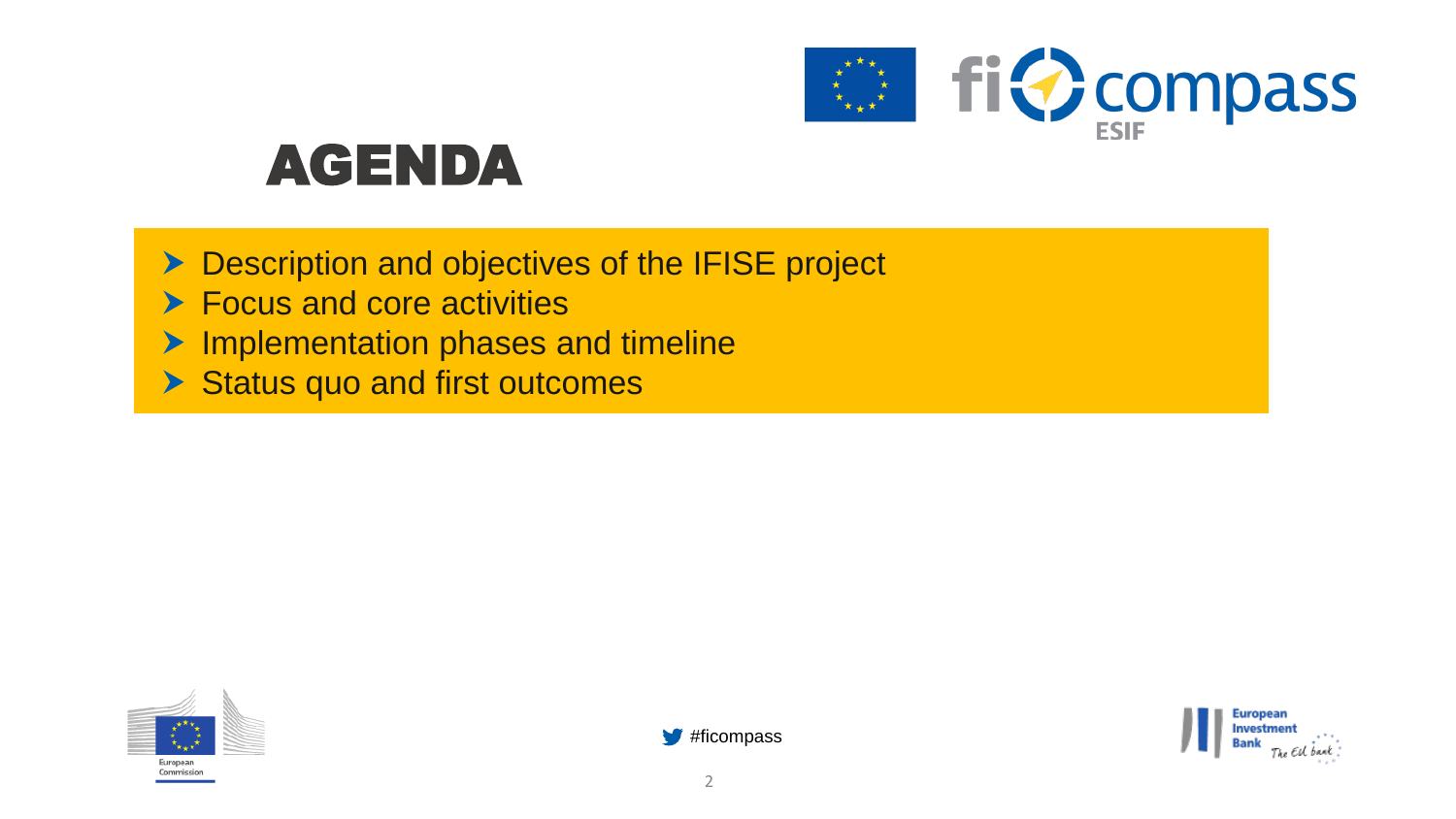

## AGENDA

- Description and objectives of the IFISE project
- ▶ Focus and core activities
- Implementation phases and timeline
- Status quo and first outcomes

**Outcomes of IFISE Phase 1**

- Introduction to social impact investing
- State of the Art of Financial Instruments targeting Social Enterprises
- Priorities of IFISE
- **Challenges**





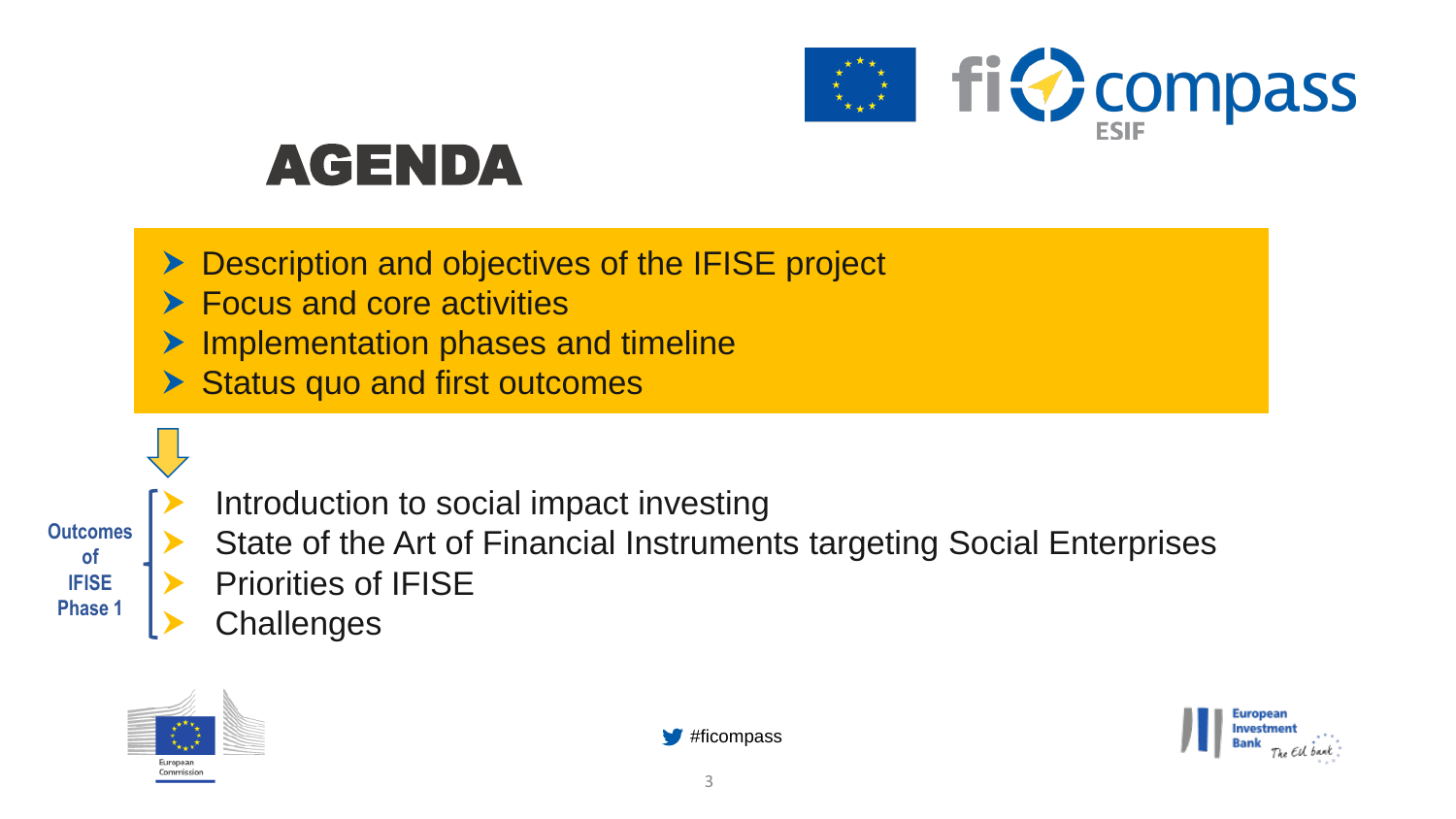### WHO WE ARE





**IFISE REPOSITORY:** <https://www.finpiemonte.it/Ifise-project>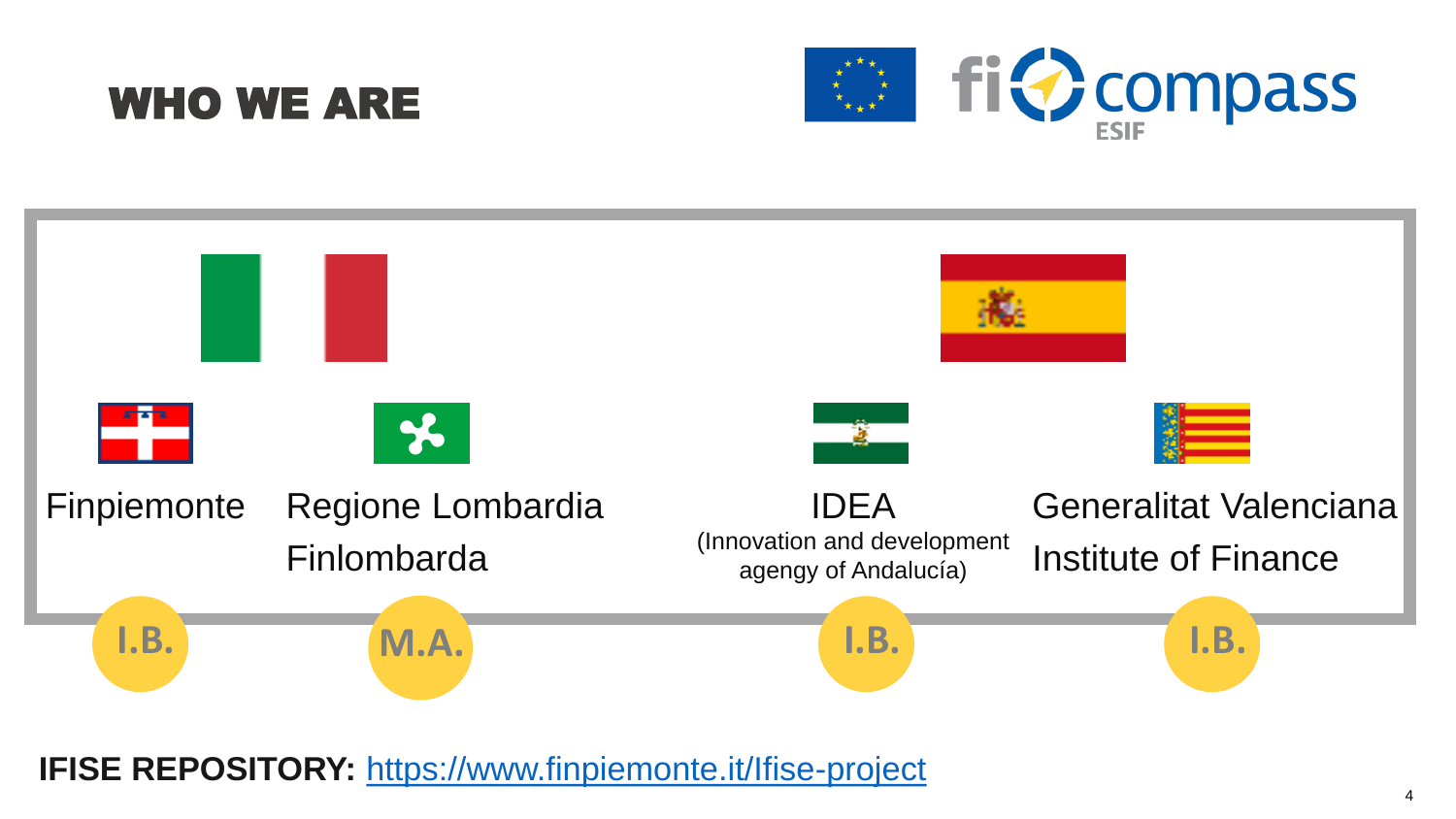## STARTING POINT



"The Regional authorities and agencies involved in this consortium share the vision that there is a need to **strengthen alternative financing channels to fill the bank financing gap for the smaller segment of social enterprises**.

Therefore, the action will work on capacity building of managing authorities and intermediate bodies, with the final aim to **extend the offer of funding instruments to the actors in the wide field of social economy**."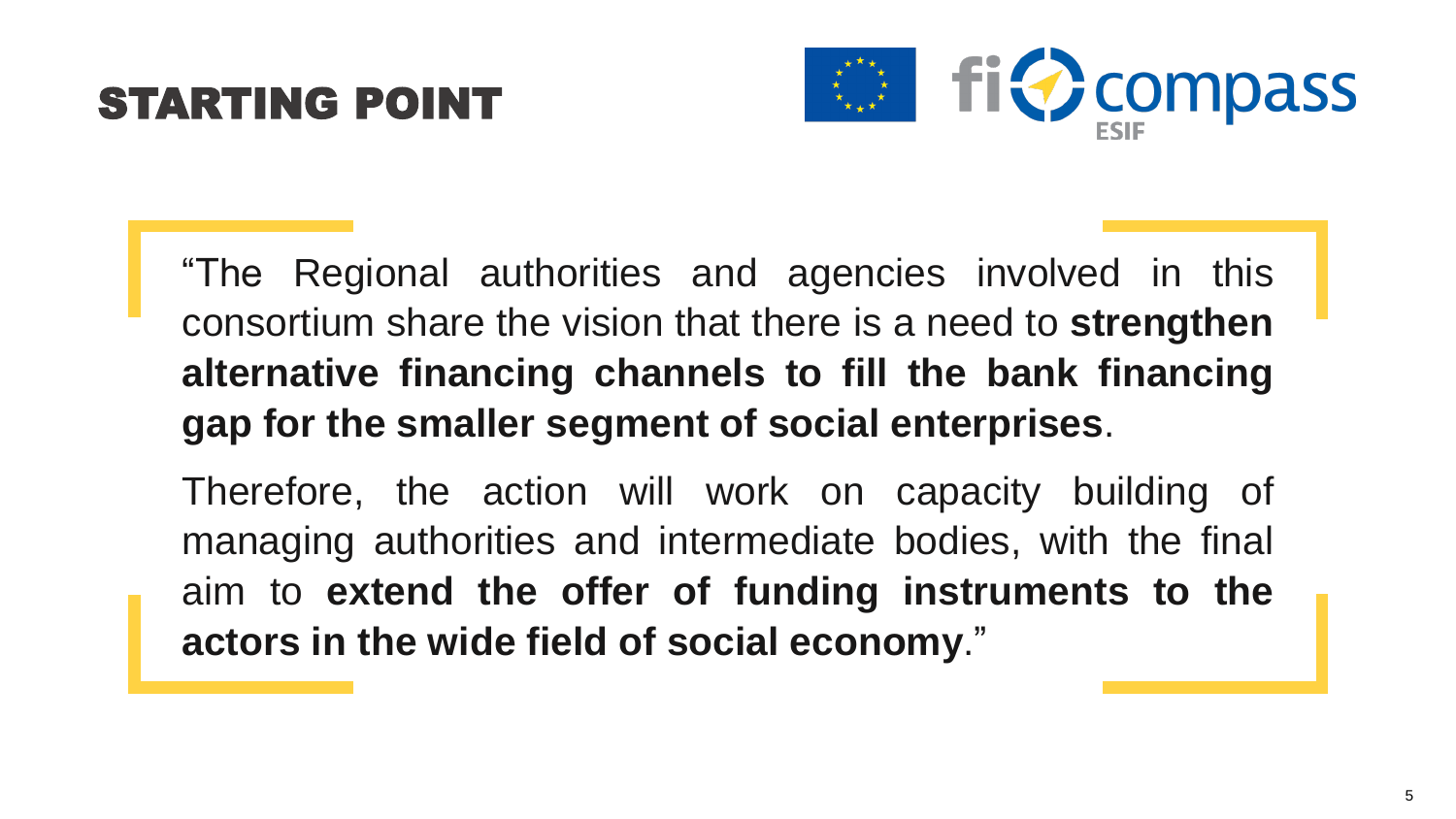



- ▶ To develop innovative financial instruments addressed to the social economy that are **compatible with ESI Funds**.
- **Raise skills** and **build capacity** in PA**:** achieve a higher degree of **standardization** in order favor **transferability** to other regions.
- **Raise awareness in public administration** and set the bases for incorporating the logics of **impact measurement** in public investment domains.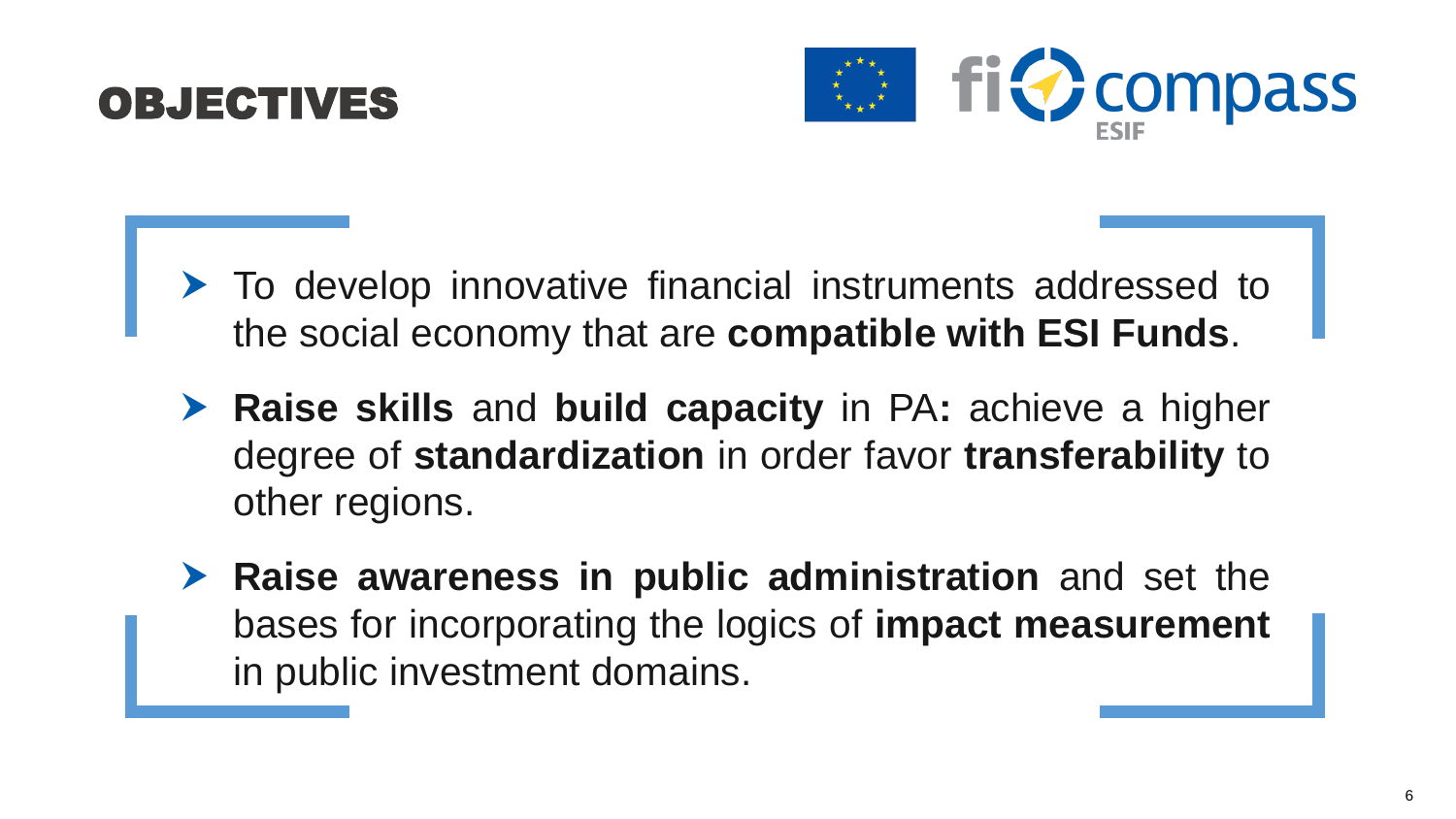#### EXPECTED RESULTS



- **Benchmarking analysis** on FIs for the social economy and good practices.
	- **Replicable training scheme** for capacity building in MAs and IBs.
	- **Regional pilot cases** for the set-up of FIs: **handbook with guidelines** for dissemination.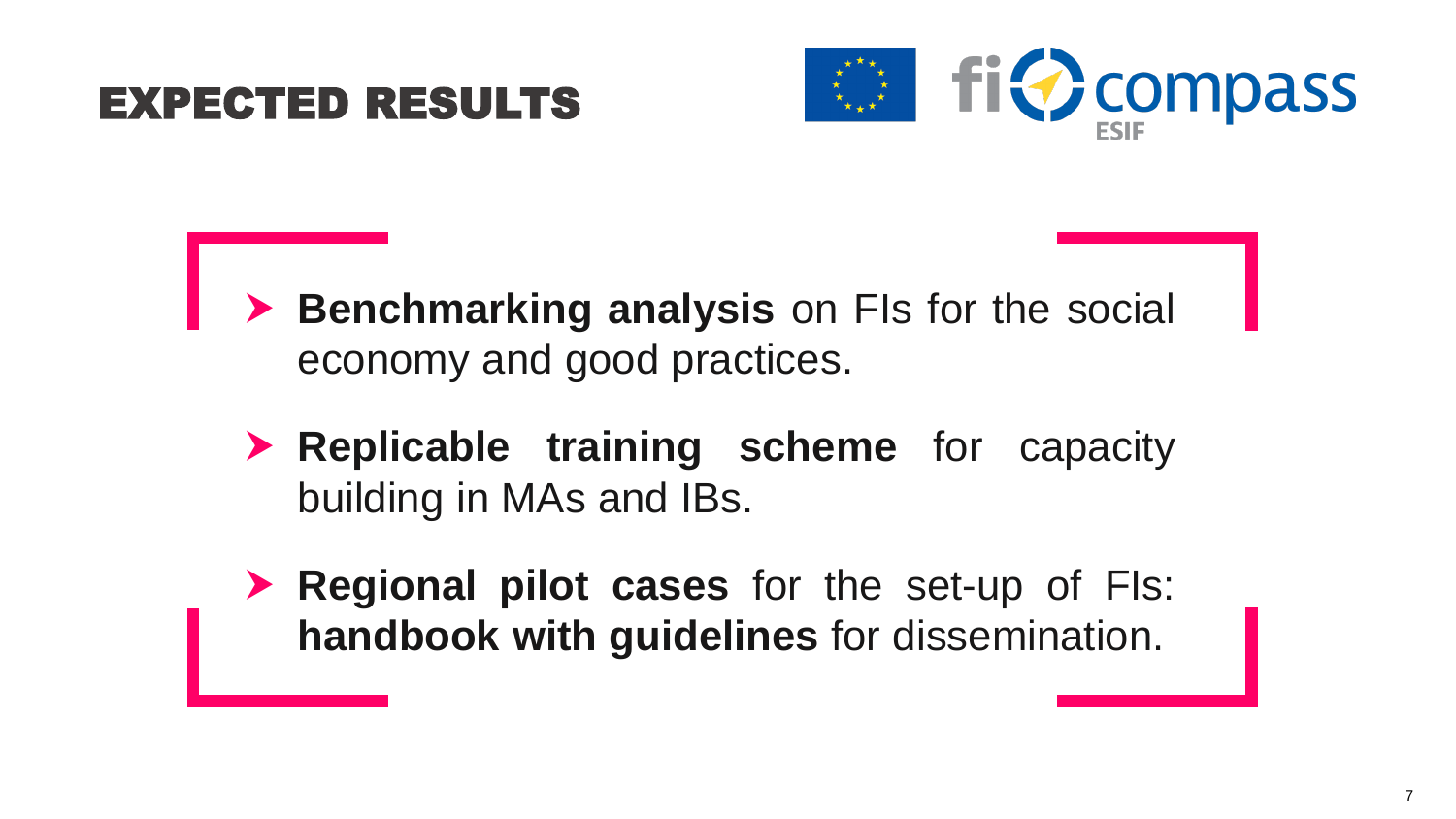### "SOCIAL ECONOMY"



- **Social enterprises**: innovate to tackle social problems and generate a positive social and environmental return (non-profit and for profit).
- **societal challenges** can be tackled though a wide range of activities.
- **social impact**: in a broader perspective, also enterprises not having a strictly social core business can contribute to tackle social challenges.
- **impact measurement methodologies** and public budget savings.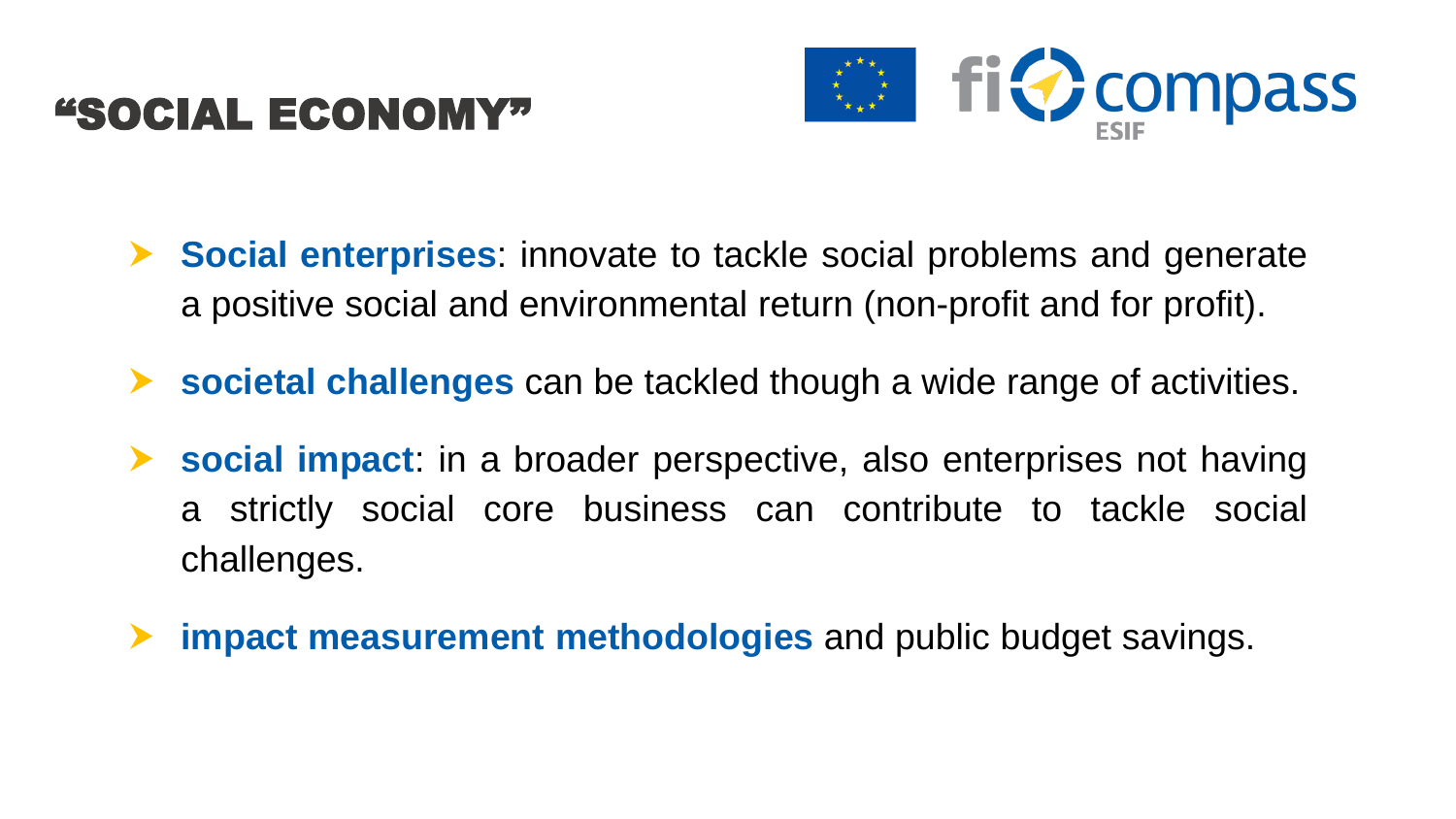## BEYOND THE INTERMEDIATION OF BANKS



**Different types of FIs**

**Promotion of direct links between (local) investors and enterprises**

*community investing Microfinance social bonds crowd-funding and peer–to–peer lending local saving and local funding platforms Business Angels payment by results PPP models etc…*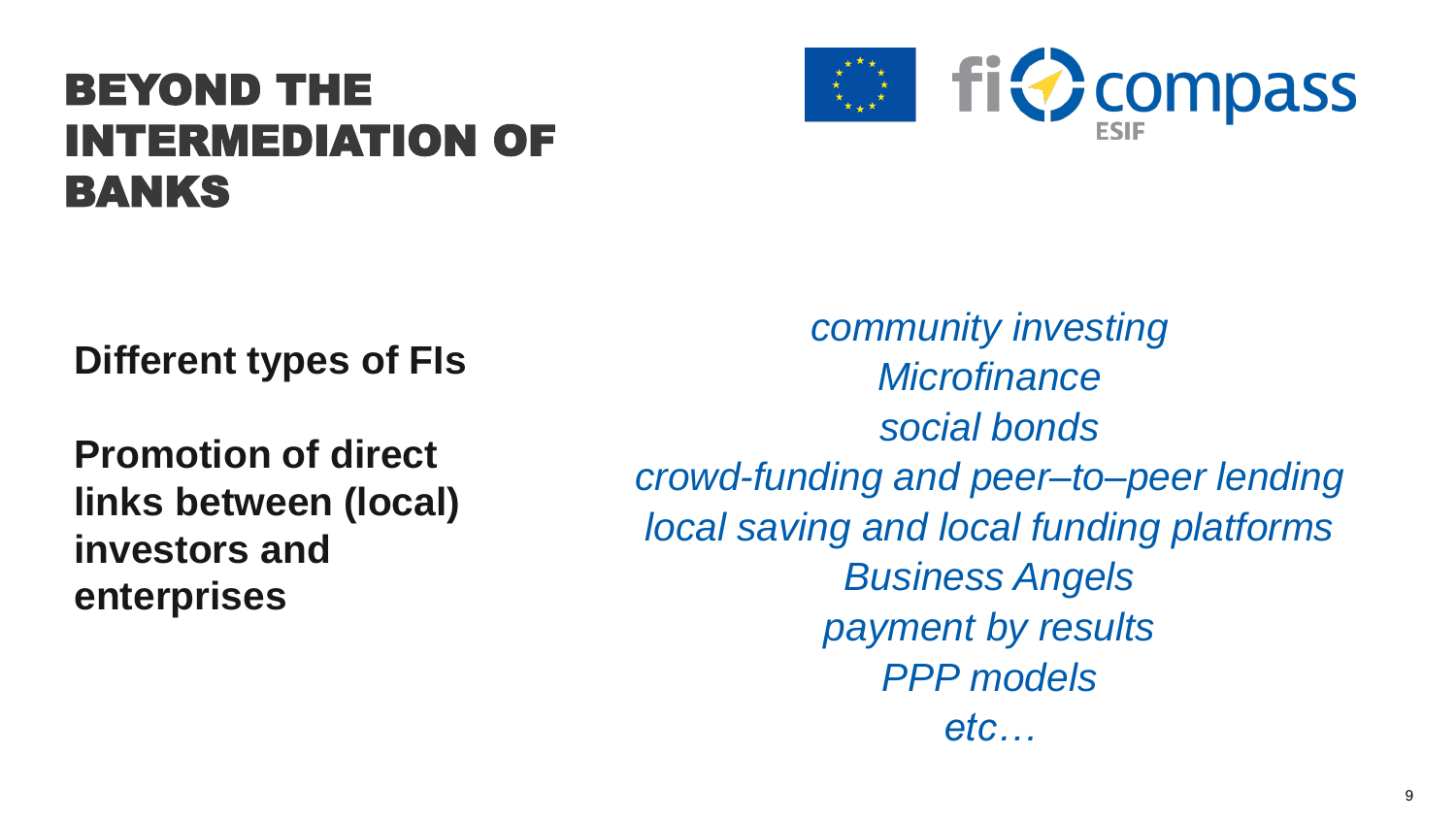## IFISE CORE ACTIVITIES



We have the ambition to work in a complementary and consistent way with relevant national/international financial institutions.

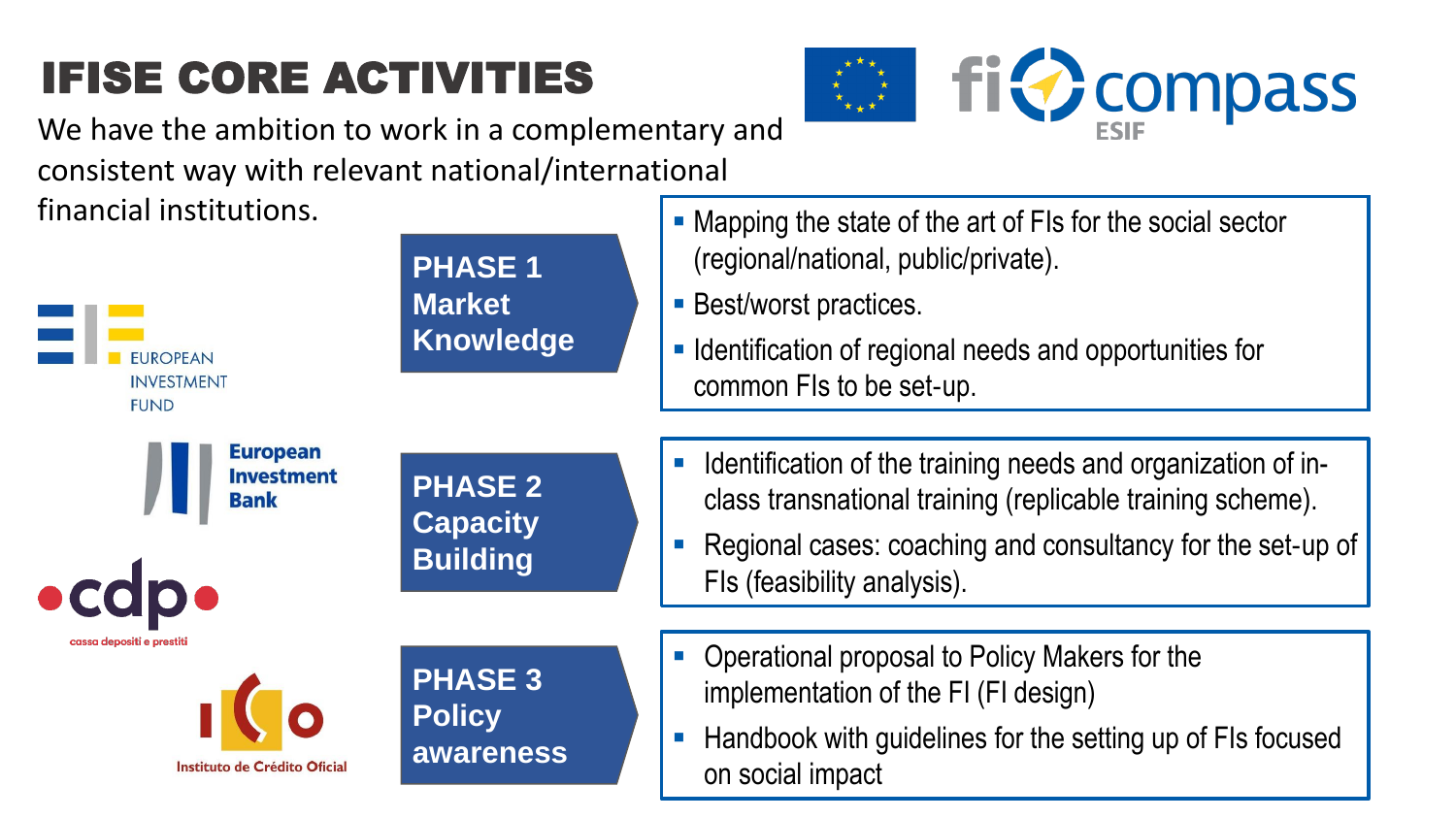## IFISE CORE ACTIVITIES



We have the ambition to work in a complementary and consistent way with relevant national/international financial institutions.

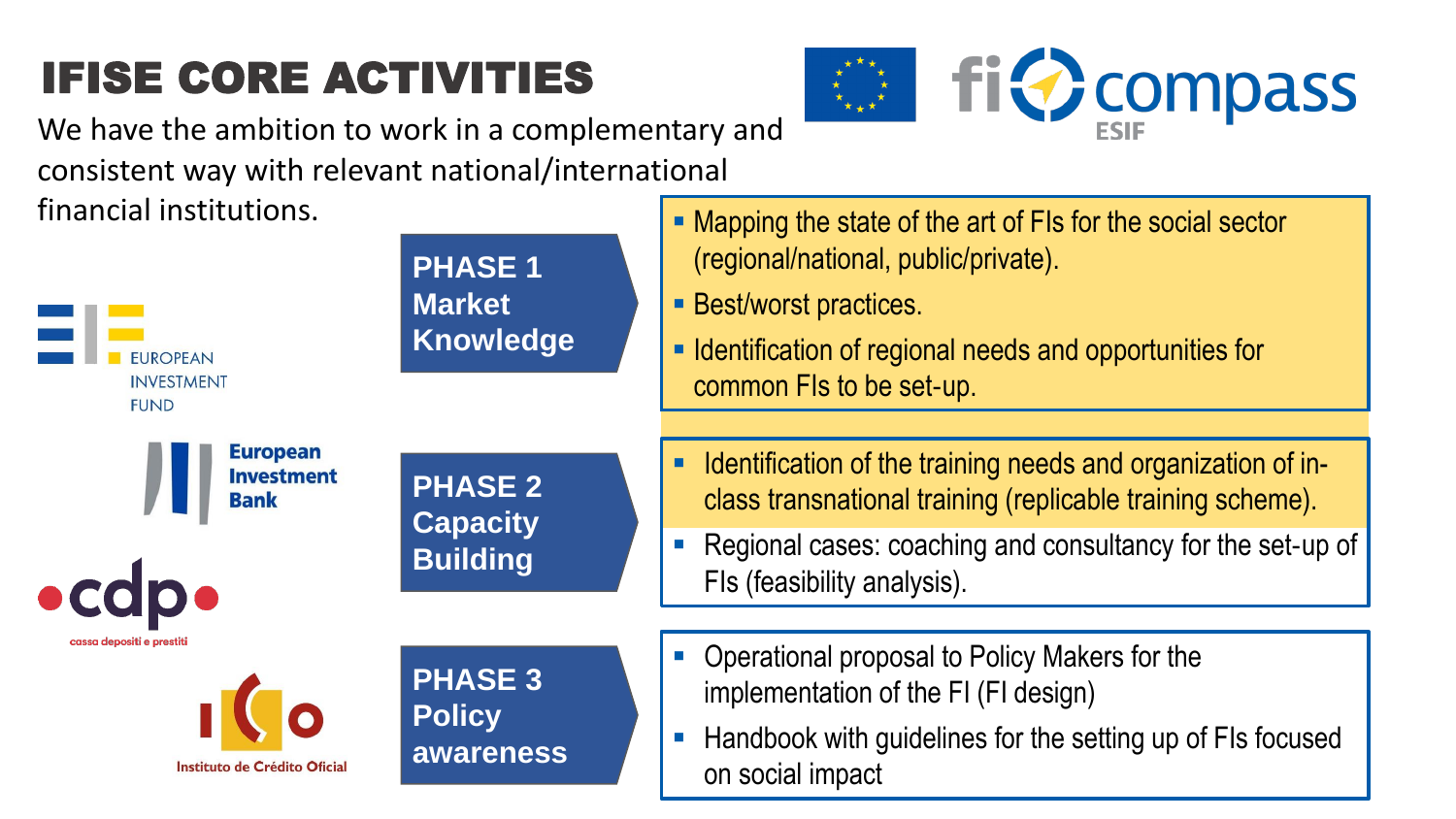## OUTCOMES: training



Aim: to provide technical insights to IFISE partners, in order to enable the analysis and design activities for common innovative financial instruments to be implemented within the ERDF and ESF Regional OPs

**Challenges and Training needs**

- **Heterogeneous participants** (policy experts, financial experts)
- Lack of a **common terminology** on a wide frame of Social Economy and Impact Investing
- Set the criteria for the identification of **transnational training experts**
- **REPLICABLE training scheme combining strategic vision with technical training** on FIs
- Address regional/national ecosystem framework (Italy and Spain)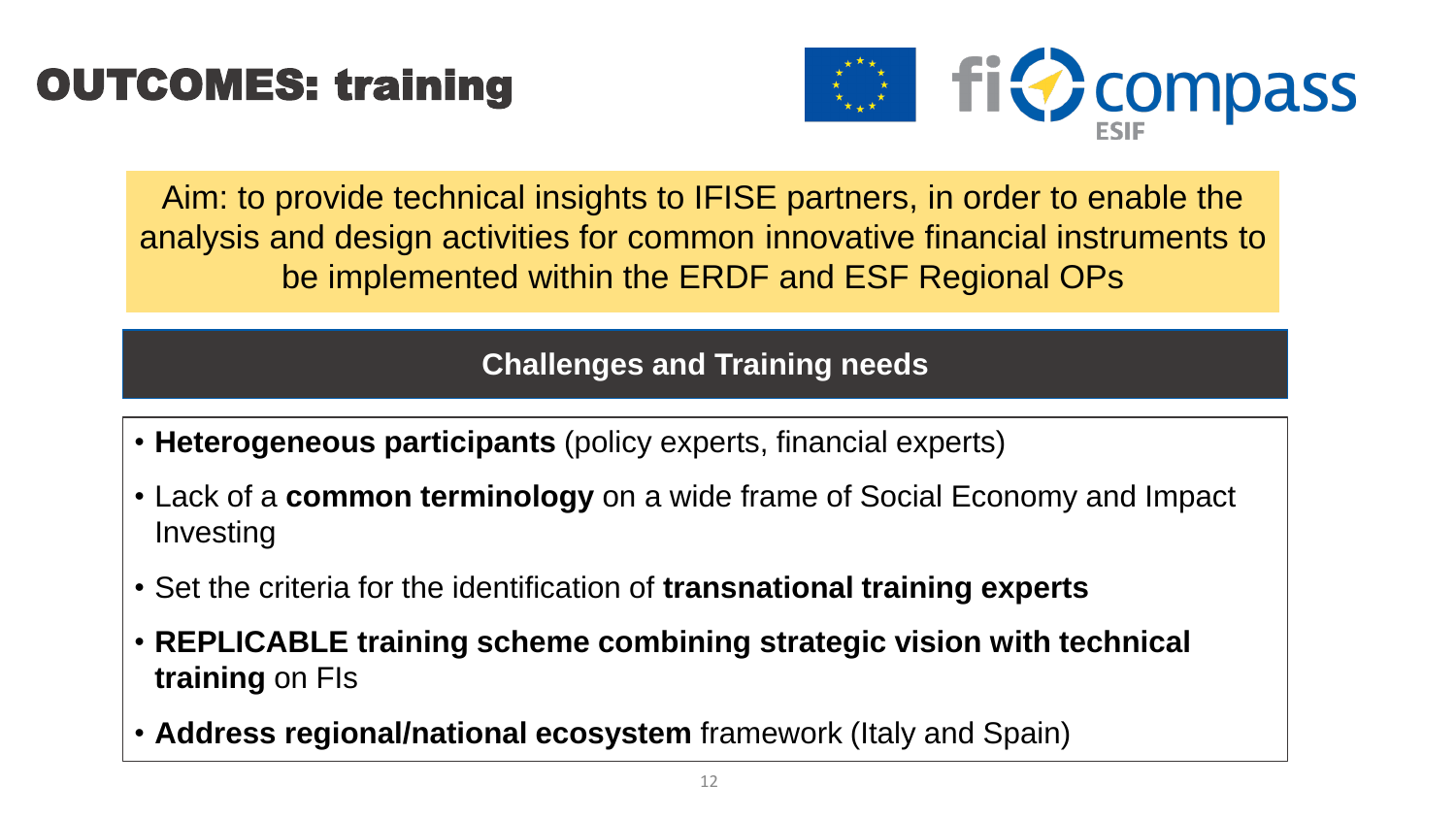## OUTCOMES: training



#### **TRAINING AGENDA: TOPICS AND WEEKS/MODULES**

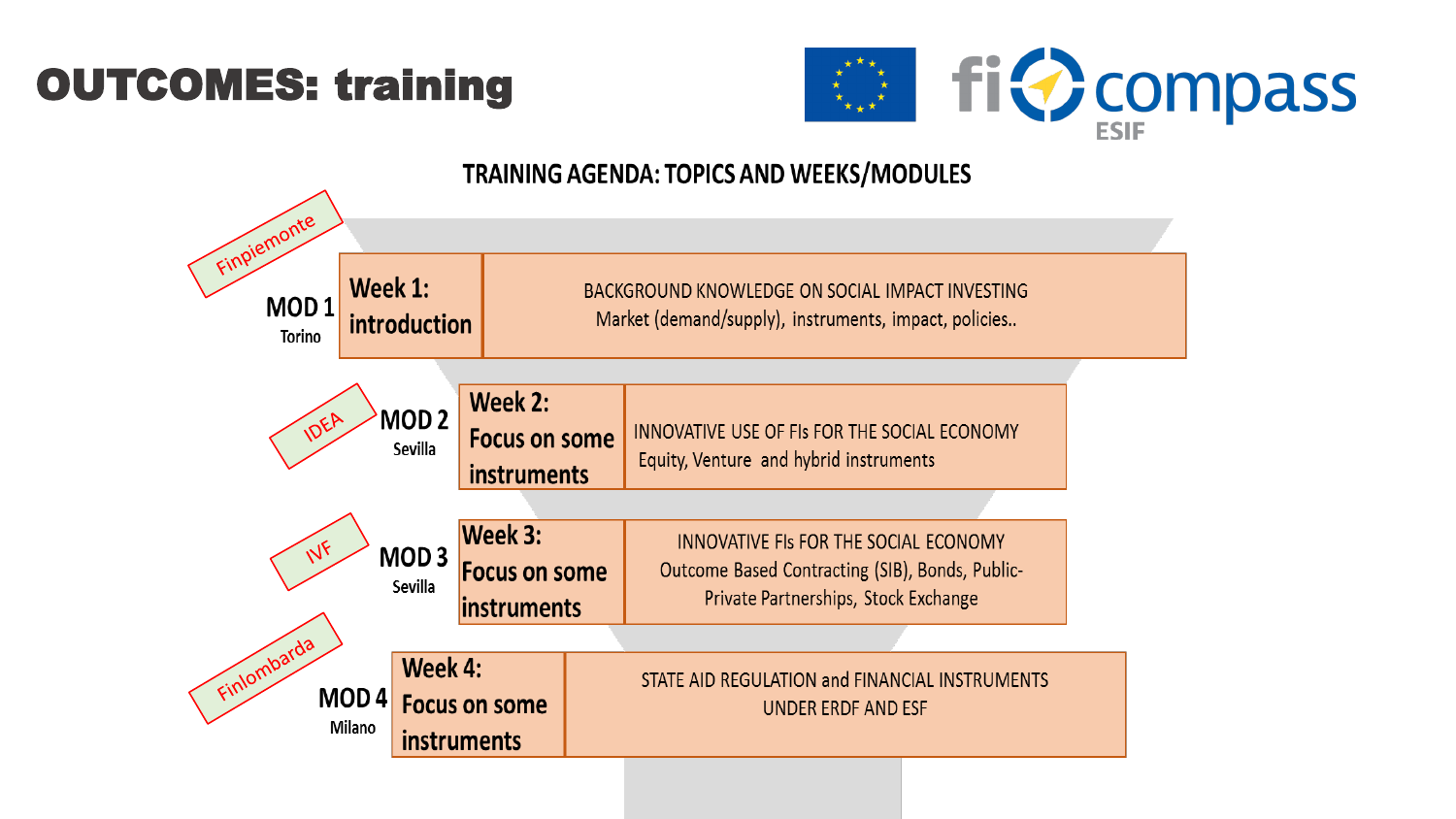## OUTCOMES: a replicable training scheme



**Aim: based on focused research and ad –hoc planning, to allow the in-class training to be replicated by other European Managing Authorities or/and Financial Intermediaries**

| <b>Main challenges</b>                                      | <b>Lessons Learnt</b>                                      |
|-------------------------------------------------------------|------------------------------------------------------------|
| • A number of stand-alone modules with an ad-hoc            | • Assess participants' knowledge background and use a      |
| planning approach                                           | modular approach for content and budget                    |
| • To build a common basis of understanding and              | • Very relevant contractual and logistical aspects, due to |
| knowledge among different type of participants              | transnational nature of the training                       |
| • To combine many interlinked and complex themes            | • Undertake the design phase with a bespoke approach       |
| (social, economic, financial, legal) with as many           | (on-demand training)                                       |
| different training expectations                             | • Focus more on demand side of Impact Investing            |
| • To identify appropriate and innovative practical cases    | market and related financial needs                         |
| (e.g. limited experiences on ERDF, ESF)                     | • Involve private financial institutions, increase the     |
| • To get over the "fashionable trend", reaching a realistic | network of Public Administrations & consider a wider       |
| perspective                                                 | spectrum of innovative FIs                                 |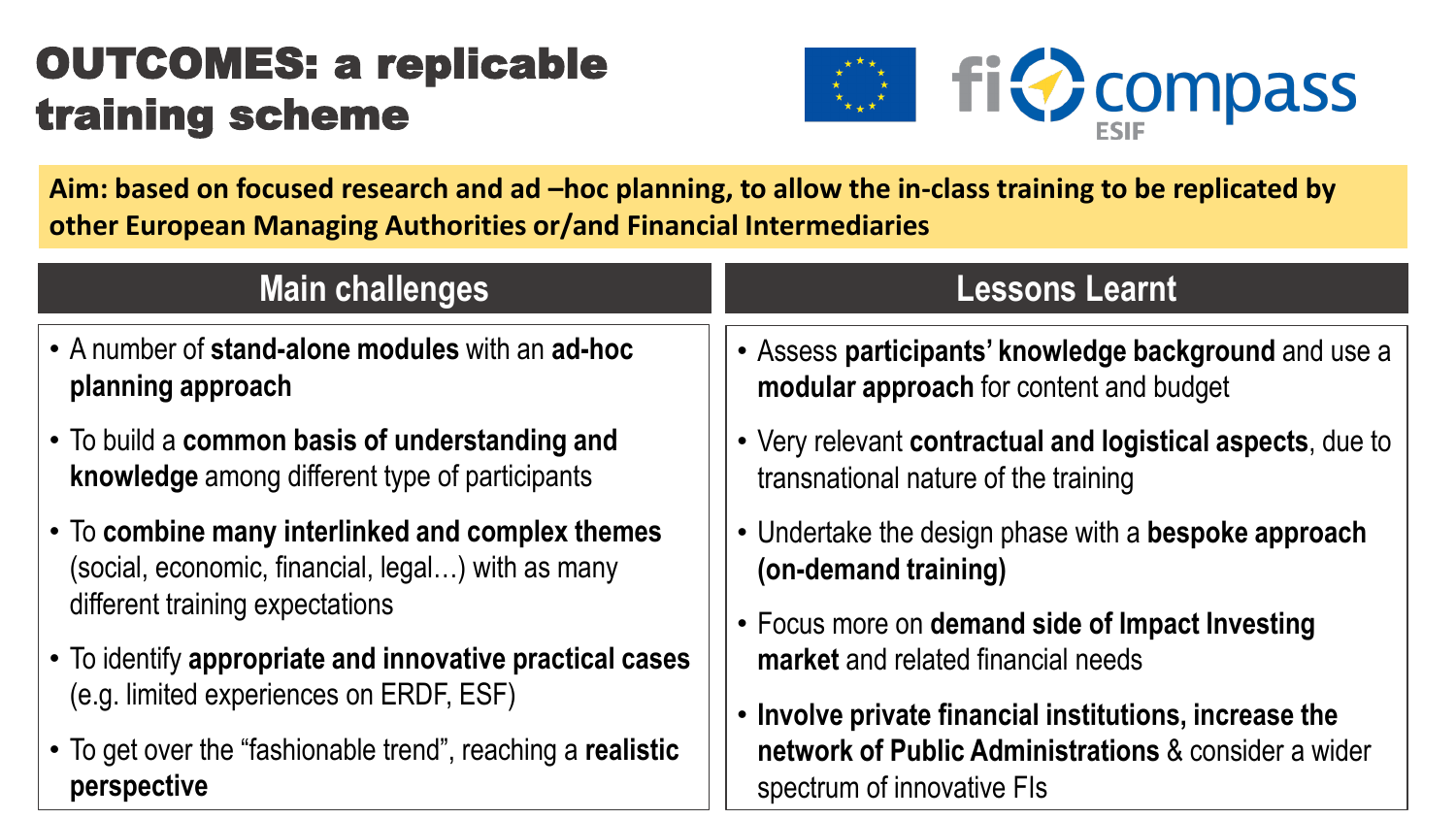

## AGENDA

- Description and objectives of the IFISE project
- ▶ Focus and core activities
- Implementation phases and timeline
- Status quo and first outcomes

**Outcomes of IFISE Phase 1**

- Introduction to social impact investing
- State of the Art of Financial Instruments targeting Social Enterprises
- Priorities of IFISE
- **Challenges**





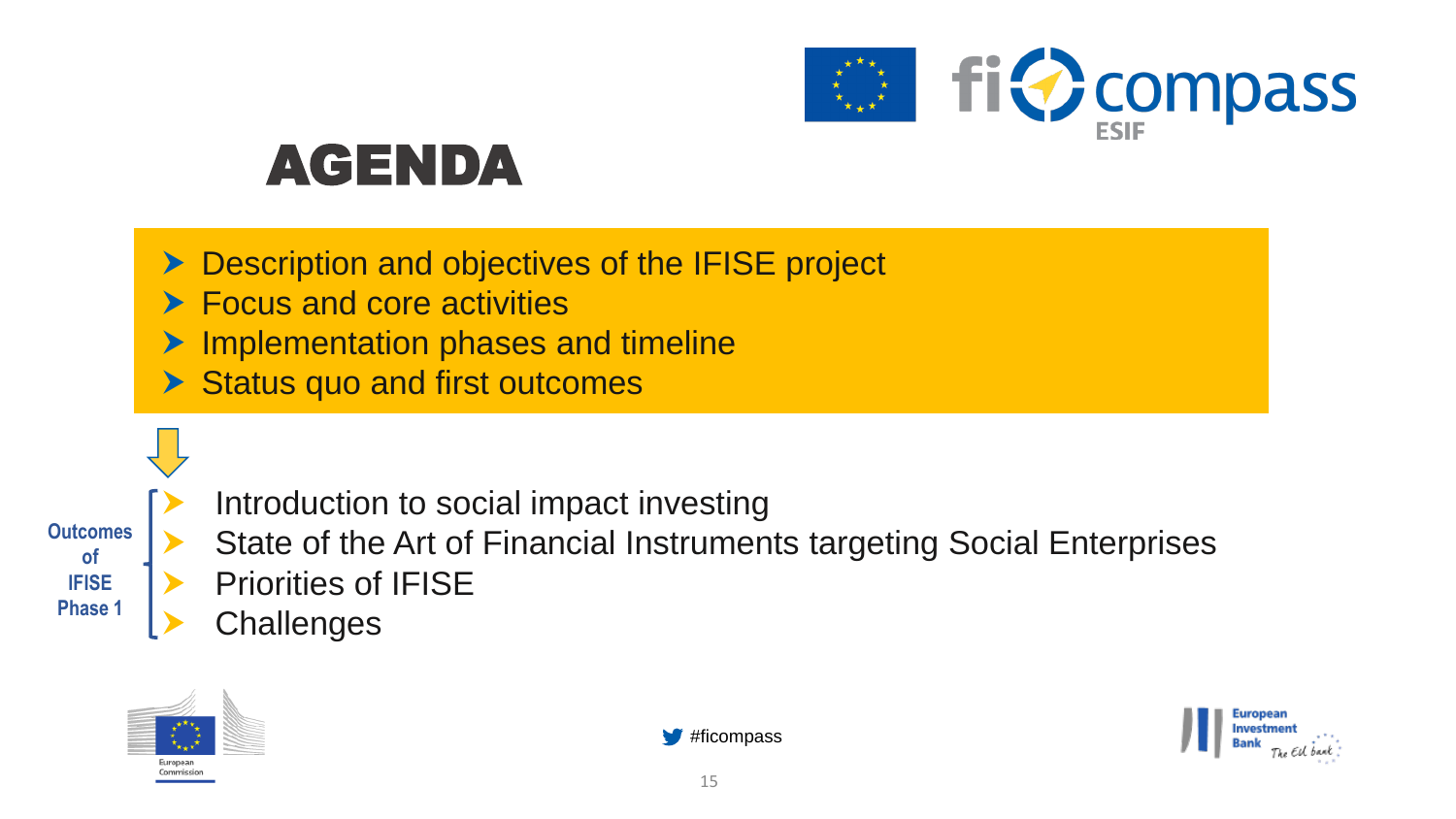#### Many "de facto" Social Enterprises are not legally recognised as such





- **They operate "below the radar" => no statistics**
- **O** The IFISE consortium opted for a "de facto" definition of social enterprise => FIs need a classification of **social enterprise**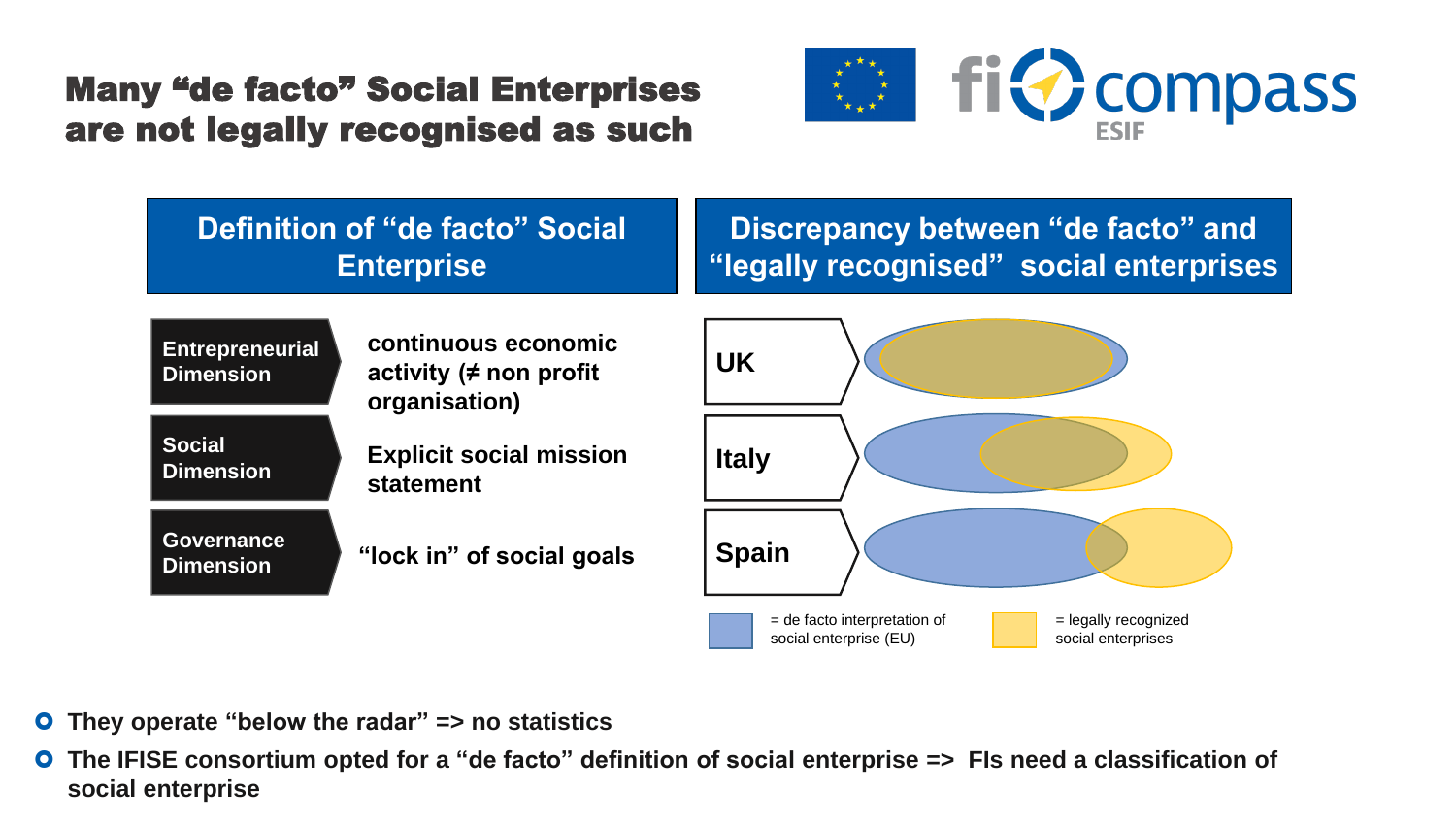#### Access to finance is the key constraint for the development of Social Enterprises

#### **Weaknesses of Social Enterprises Implications**

- Lack of sustainable and/or scalable business models.
- High reliance on the public sector (=> no long term planning, exposure to budget cuts and policy changes).
- Inherent low solvency (equity) ratios.
- Small/ Subcritical size of the organisations.
- Lack of collaterals (don't exist or prohibited to use).
- Limitations on distribution of profits to investors.
- Lack of entrepreneurial spirit & commercial orientation.
- Lack of managerial & professional skills; difficulty to attract highly qualified workers.
- Limited access to (public procurement) markets: Inadequate use of social clauses, public procurement practices (large contract sizes, disproportionate prequalification requirements, etc.), payment delays

- Difficulties in access to finance throughout the complete lifecycle (in particular early stage)
- Intermediaries and TA costs are too high to be affordable



- No appropriate response from mainstream financing:
	- risk: perception of high risk but no collateral
	- ‒ Return: high transaction costs for expected below-market returns

‒ Impact: positive externalities not recognized / taken into account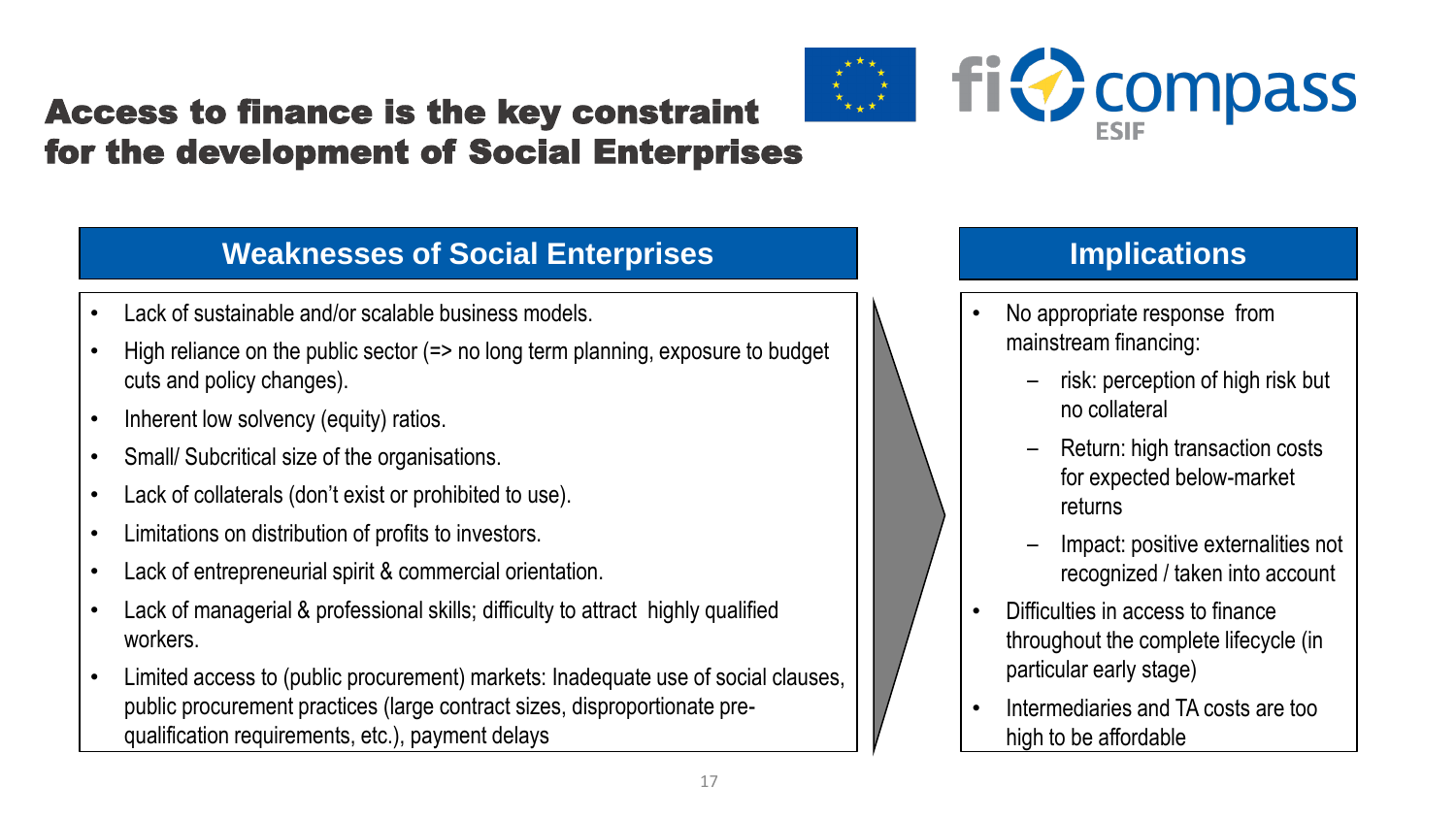

#### Impact Investing is a "double bottom line" approach: financial returns + social returns

high



*Sources: adapted from The Impact Engine, Arabella Advisors*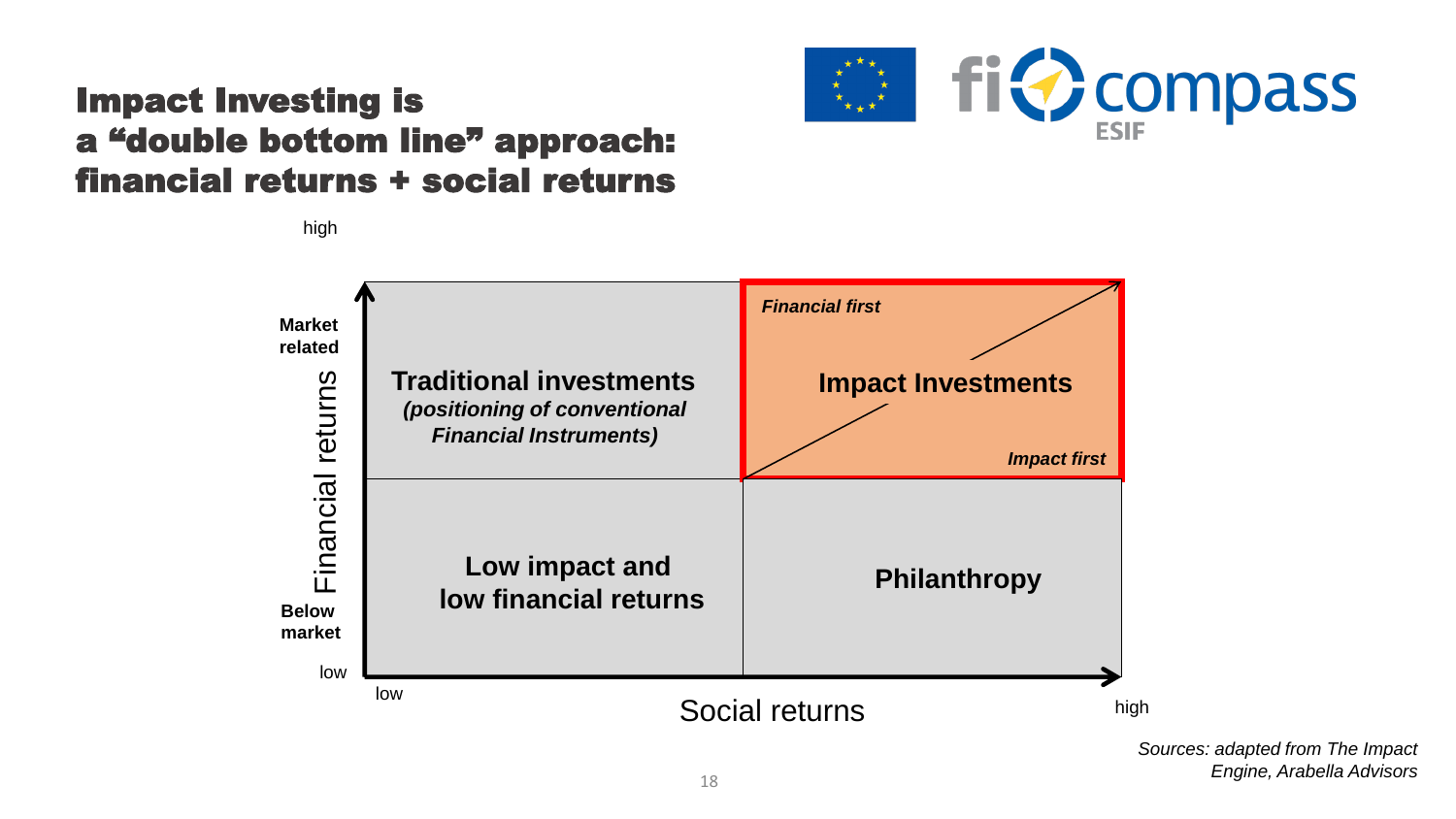#### The State of the Art Report is covering a wide spectrum of FIs



| 54 case studies of<br><b>Social Financial</b><br><b>Instruments</b> | <b>O</b> In total 57 social FIs from different (European) countries<br>43 Fls not involving ESI Funds<br>14 Fls under ESI Funds (ERDF or ESF)<br>Benchmarking based on interviews and desktop research<br>$\bullet$                                                        |
|---------------------------------------------------------------------|----------------------------------------------------------------------------------------------------------------------------------------------------------------------------------------------------------------------------------------------------------------------------|
| <b>138 Social Impact</b><br><b>Bonds</b>                            | • Analysis of 138 different social impact bonds (local, regional, national, transnational)<br>implemented in 35 countries (worldwide), of which 40 from UK and 20 from USA<br>• Exploitation of qualitative and quantitative information based on a database (by Instigio) |
| <b>Research</b>                                                     | <b>O</b> Interviews with stakeholders and policy makers<br>Relevant study reports<br>$\bullet$<br>Desktop research<br>$\bullet$                                                                                                                                            |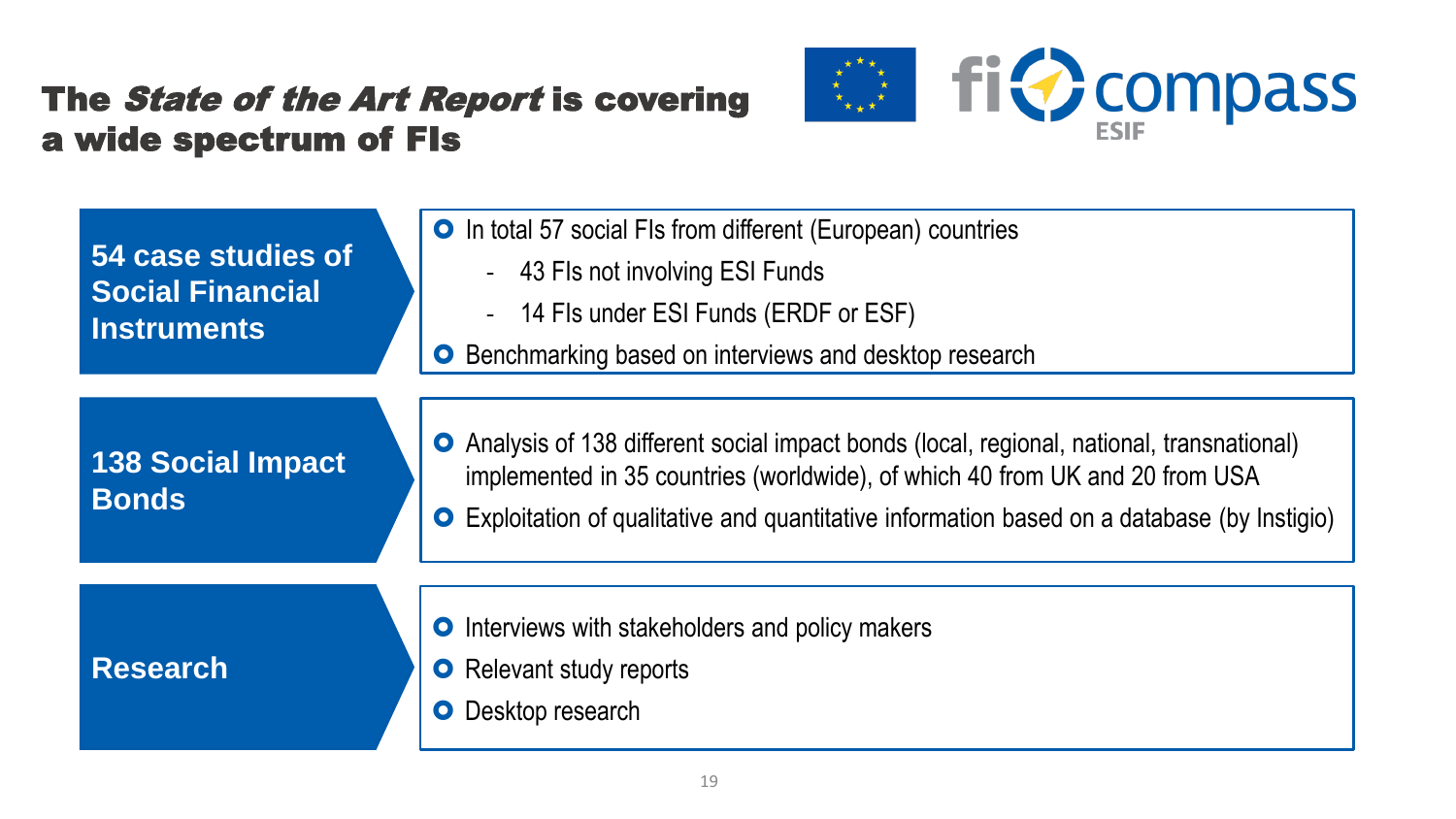#### Emergence of Social Impact Bonds in recent years (and other payment by results instruments)

#### **Main findings:**

- Mainly local or regional approach
- Small size of instruments  $(1-3 \text{ M}\epsilon)$

United kingdom (Peterborough) *September 2010*

- Short investment periods (2-4 years)
- Social target groups mainly education & health (in case of developed countries)
- Final evaluation not possible (lifecycle not finished), results rather than impact

**1**



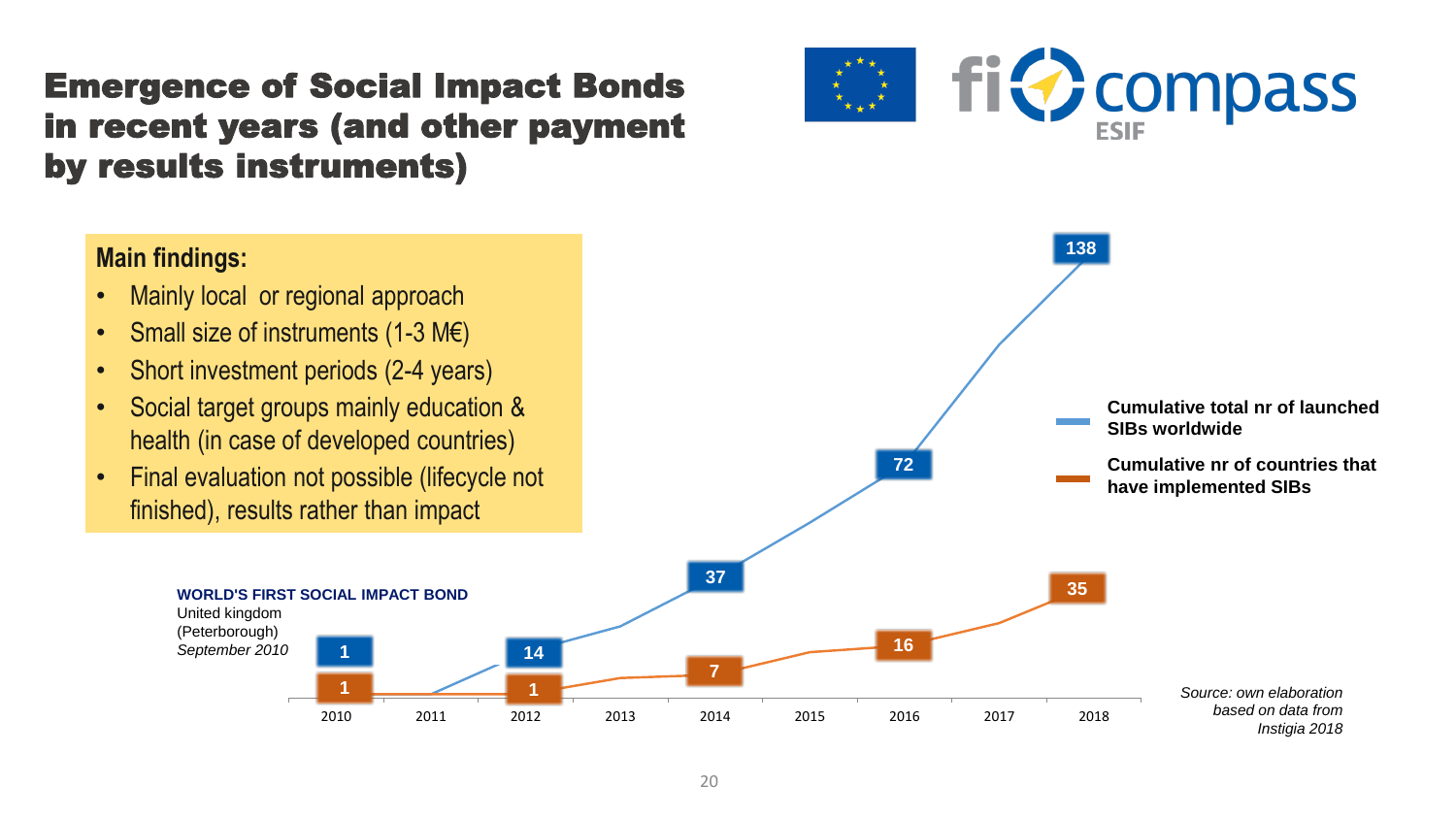#### State of the Art of Financial Instruments for the Social Sector



| <b>Countries</b> | Financial Instruments (selected) targeting social enterprises |                                              |                               |              |                             |                     |                                            |  |
|------------------|---------------------------------------------------------------|----------------------------------------------|-------------------------------|--------------|-----------------------------|---------------------|--------------------------------------------|--|
| (selection)      | SIB / SOC                                                     | other payment by<br>results /for<br>outcomes | Equity / quasi<br>equity / VC | Loan schemes | Guarantee<br><b>Schemes</b> | <b>Microfinance</b> | CrowdXXX / Club/<br>other P2P<br>mecanisms |  |
| <b>Spain</b>     |                                                               |                                              |                               |              |                             |                     |                                            |  |
| <b>Italy</b>     |                                                               |                                              |                               |              |                             |                     |                                            |  |
| France           |                                                               |                                              |                               |              |                             |                     |                                            |  |
| <b>Germany</b>   |                                                               |                                              |                               |              |                             |                     |                                            |  |
| <b>UK</b>        |                                                               |                                              |                               |              |                             |                     |                                            |  |
| <b>USA</b>       |                                                               |                                              |                               |              |                             |                     |                                            |  |

- <u>other is nioneer in implementing financial instruments for the social sector. However, experiences are not directl</u>  $\sigma$  and not and **O** UK is pioneer in implementing financial instruments for the social sector. However, experiences are not directly **Six is prenser in imprementing inter-**<br>transferable to the rest of Europe. de countries: Finland, Belgium, Denmark, Belgium, Denmark, Belgium, Denmark, Belgium, Denmark, Belgium, Denmark, B
	- O In general, few innovative practices with specific incidence in social enterprises.
	- **O** Predominantly standard financial instruments but socially labelled.
	- **O** Spain and Italy lagging behind.
	- 21 Absence of innovative instruments implemented in combination with ESI Funds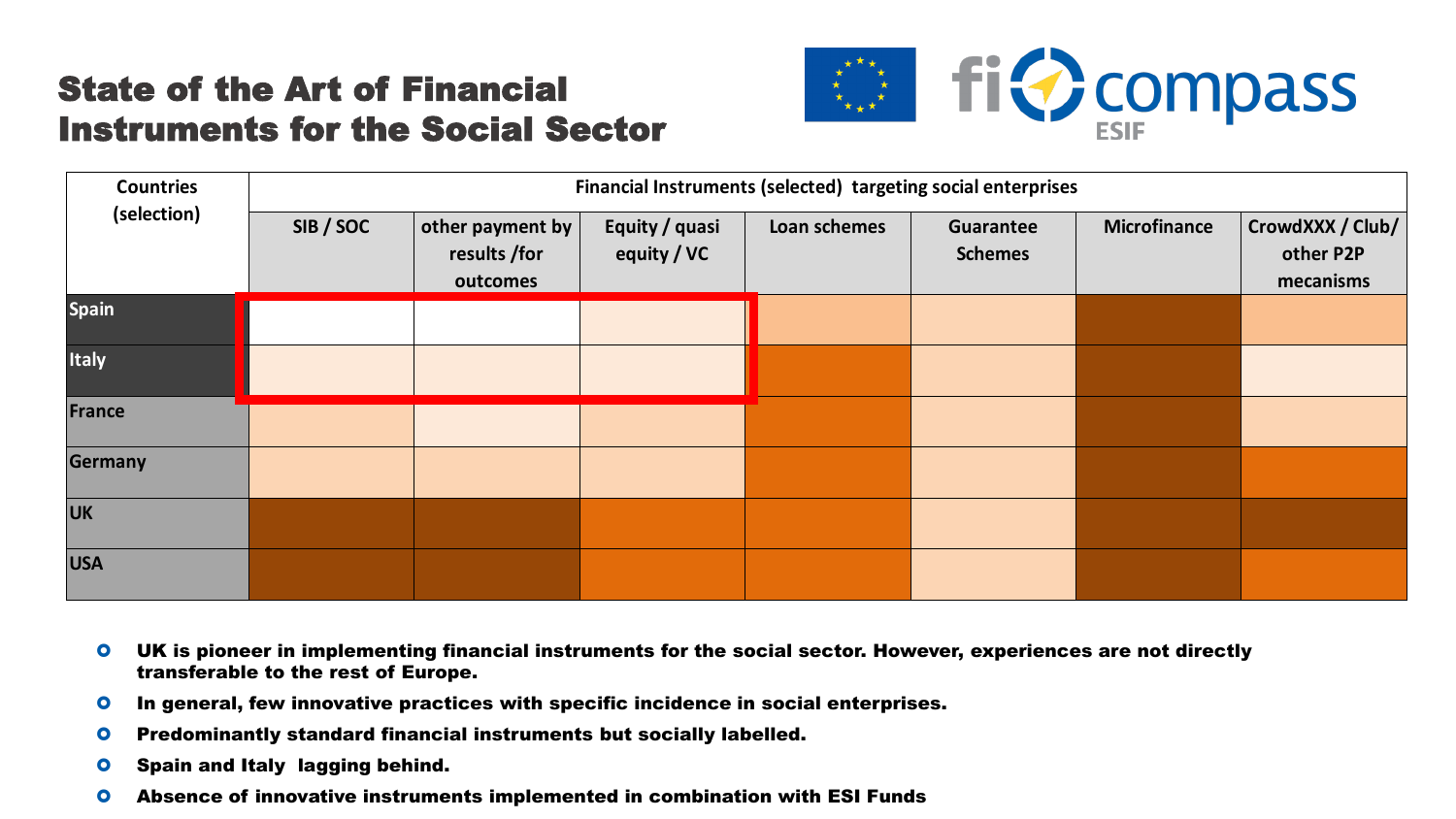#### "Social Impact Bond" and "Social Impact Fund" "Social Impact Bond"<br>and "Social Impact Fund"<br>selected to be developed by the IFISE consortium

 $\tilde{\mathsf{R}}$ 

**Finance first** (with social activity)

|                                                                             |                                                                         |                                                                              | <b>Early Stage</b>                                                    |                                                                                 |                                                                               | <b>Later Stage</b>                                                            |                      |  |  |
|-----------------------------------------------------------------------------|-------------------------------------------------------------------------|------------------------------------------------------------------------------|-----------------------------------------------------------------------|---------------------------------------------------------------------------------|-------------------------------------------------------------------------------|-------------------------------------------------------------------------------|----------------------|--|--|
|                                                                             |                                                                         | Idea                                                                         | <b>Seed</b>                                                           | Start-up                                                                        | Growth                                                                        | <b>Maturity</b>                                                               | <b>Consolidation</b> |  |  |
| Proof of concept,<br><b>Characteristics</b><br>business plan<br>development |                                                                         | Company<br>founded, product<br>development, pilot<br>production/<br>delivery | <b>Execution of</b><br>market launch,<br>first commercial<br>revenues | Early scaling of<br>business,<br>significant growth<br>(reaching break<br>even) | Breakout scaling,<br>increased<br>standardization<br>(positive cash-<br>flow) | Breakout scaling,<br>increased<br>standardization<br>(positive cash-<br>flow) |                      |  |  |
|                                                                             | <b>Typical Capital</b><br>$0 - 100k$<br>need $(\epsilon)$               |                                                                              | $100k - 500k$                                                         | $100k - 1,5m$                                                                   | >100k                                                                         | >500k                                                                         | >500k                |  |  |
| company                                                                     | <b>Impact only</b><br><b>Impact first</b><br>(financial return          | + Crowdfunding<br>н                                                          |                                                                       |                                                                                 |                                                                               | <b>Social Impact Bond</b>                                                     |                      |  |  |
| ៉ិច<br>စ္တိ                                                                 | accepted)<br><b>Impact first</b><br>(financial return<br>on same level) | т                                                                            | <b>Social Impact</b><br><b>Fund (equity)</b>                          |                                                                                 |                                                                               |                                                                               |                      |  |  |

#ficompass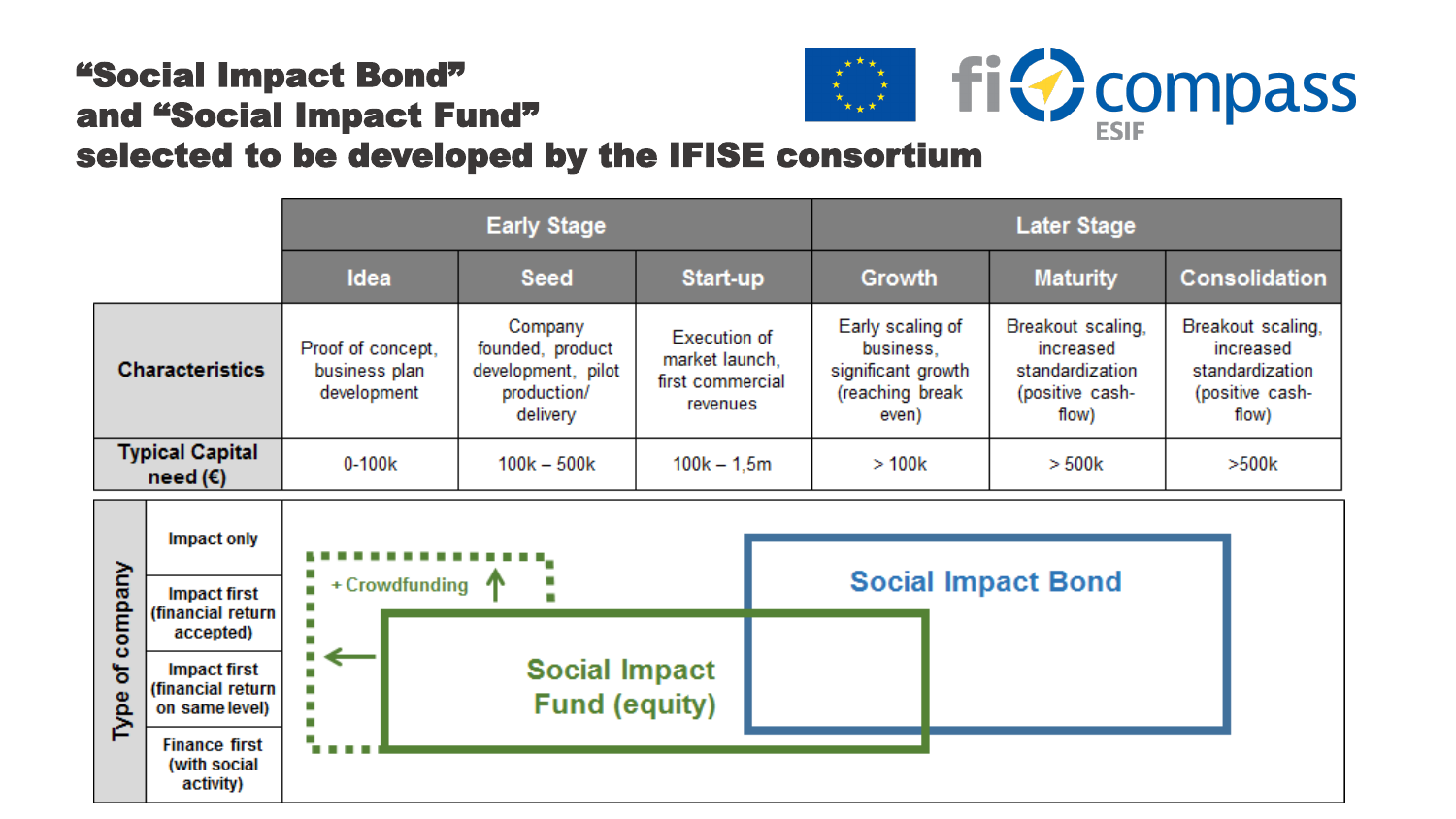#### Implementation aspects and principal challenges



| <b>Criteria for Social</b>                            | Legal definition of Social Enterprise not applicable                                                                                                                    |
|-------------------------------------------------------|-------------------------------------------------------------------------------------------------------------------------------------------------------------------------|
| <b>Enterprise</b>                                     | Definition of eligibility criteria for Social Enterprise necessary                                                                                                      |
| <b>Impact</b><br><b>Measurement</b>                   | Theory of change: Causality between undertaking and impact?<br>Payment for results (or outcomes) rather than for impact $(=$ delay)<br>"You get what you measure"       |
| <b>Compatibility</b>                                  | Make current certification procedures of ESIF (cost based) consistent with                                                                                              |
| with ESIF                                             | the logics/ mechanisms of social impact investing (result/impact based)                                                                                                 |
| <b>Standardization</b><br><b>&amp;Transferability</b> | Definition of a standardized instrument for social impact investing in<br>combination with ESIF from an "ex ante" perspective (inverse to the<br>conventional approach) |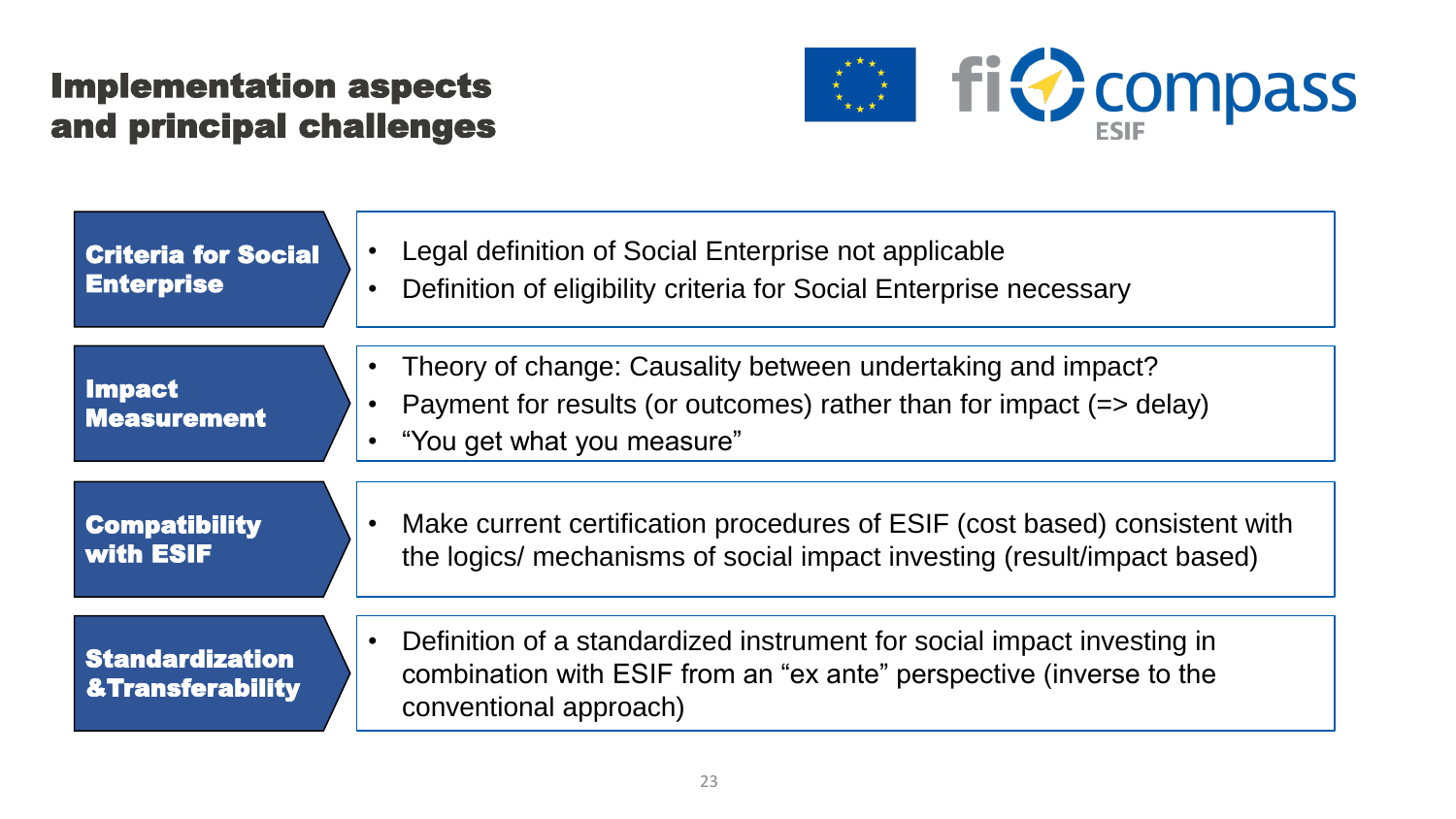

# **Inlank you Instrument Seart Seart Evalue Search For your attention!**

Susanna Longo, Finpiemonte (IT) Stefan Mathesius, IDEA (ES) Brussels, 5 December 2018

#### **IFISE REPOSITORY:**

<https://www.finpiemonte.it/Ifise-project>